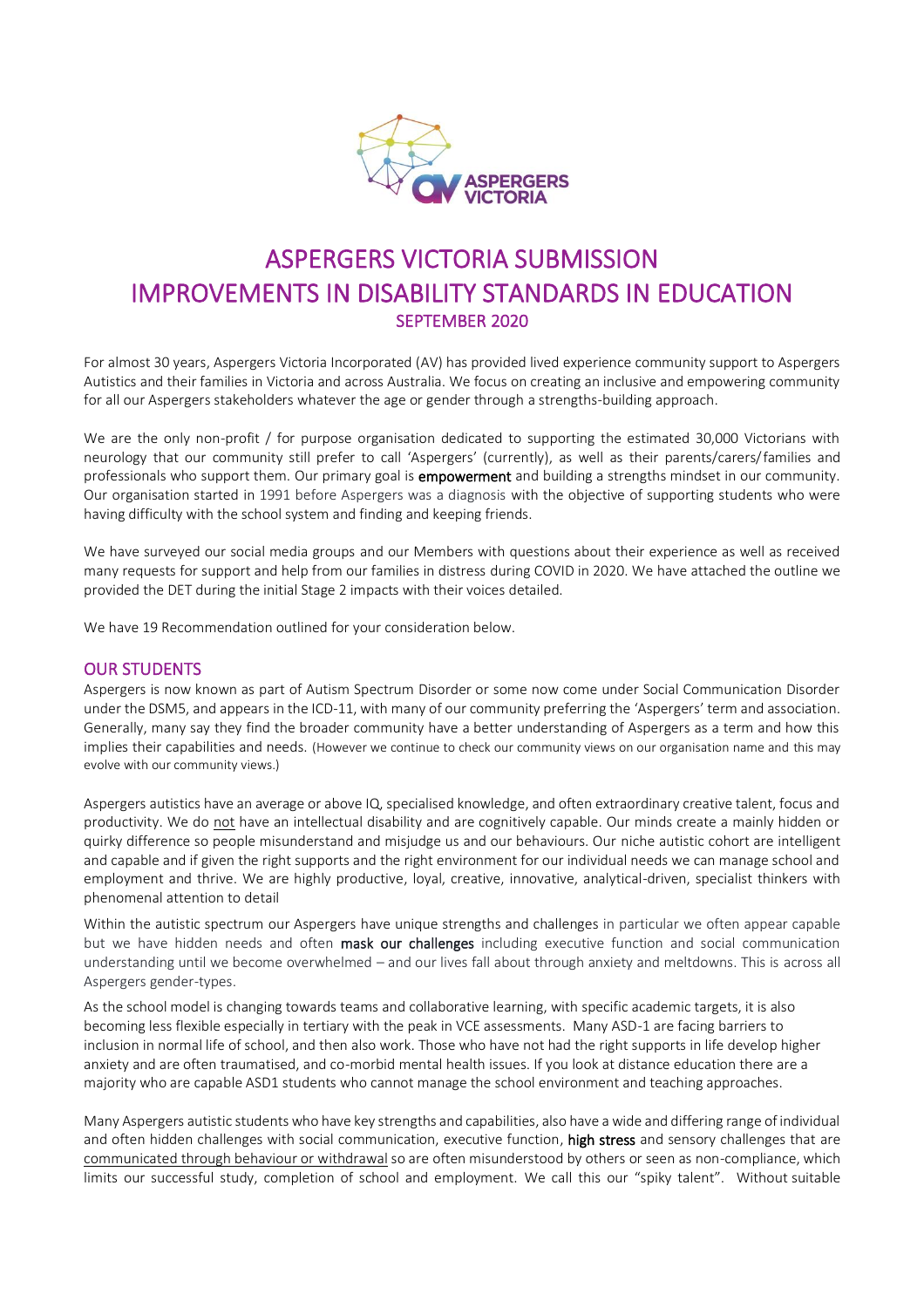inclusive supports, system adaptations, acceptance and accommodations, we often experience anxiety, isolation, bullying and trauma at school which research has proven leads onto chronic unemployment, anxiety and other mental health issues and social and economic isolation. Many teaching staff see the behaviour and not the stress and emotions or sensory overwhelm behind the behaviours.

Schools involve learning in a socially demanding environment with peers. Our intelligent students face their biggest challenges in this social environment without supports that adapt to their learning and inclusion. Our students do not have what the DET system classifies as a "language deficit", though our ASD-1 students' literal interpretation and communication deficits impact their ability to learn and be included in the current school approaches.

#### Our key community themes for Aspergers autistic at school are:

- the improvements you make to support our Aspergers autistic student help a wider range of students, if not all students to learn and feel better, and are not all costly
- lack of understanding in our wider school community including non-autistic parents and beyond
- high anxiety due to issues with our communication insights, executive function challenges, lack of others' understanding of our student needs and lack of suitable simple supports.
- School can be a high stress environment which leads to:
	- o Reduction in our student's ability to listen, process and absorb or engage
	- o Reduced ability to process social cues: leading to misunderstanding & bullying
	- o Impacts on our executive functioning which leads to a lack of organisation and lack of delivery
	- o Stress behaviours

DO NOT HOMOGENISE AUTISM: The famous quote from Stephen Shore, a late diagnosed autistic researcher and advocate is: "If you meet one person with Autism you have met one person with Autism." Our education approach needs to recognise we are a diverse and heterogeneous autistic community which requires a variety of supports and organisations. One organisation cannot cover the diverse interests in sufficient detail or speak for the many different voices.

In many schools the curriculum is not suitably engaging for our capable autistics who often think outside the box or process things quicker or slower – so giving *a spikey profile*.

The subjects are often not made relevant to our students and adapted to what they want to learn. They often have a generalised knowledge beyond the average student – or have a spikey profile where they excel in some subjects with no motivation or engagement in others which can mystify a teacher or school. Especially in high school the subjects become more specific, less engaging so with the anxiety impacting their experience schools often lose the engagement of our students.

Many of our adults/parents are discovering their own Autism following their child's diagnosis. This often means that schools are supporting parents going through a diagnostic revelation while their kids are at school.

#### Accomodations that benefit Aspergers autistics learning generally benefit ALL students.

# OUR 19 RECOMMENDATIONS ON HOW TO IMPROVE INCLUSIVE EDUCATION IN VICTORIA

## RECOMMENDATION 1 : BUILD AN INCLUSIVE EDUCATION SYSTEM THAT ACCEPTS INDIVIDUAL NEEDS, SUPPORTS DIFFERENT LEARNING STYLES & BUILDS EQ

Going forward we need to accept we need different learning approaches and accommodations for individual learning needs in our education system – whether a student has PSD funding or not. *This would assist not only Aspergers students but all students in the schools.* For some this will be providing some distance learning options and for others it may be a structured school approach or a combination of the two. All Aspergers autistics, need additional supports with or without funding, and should have IEPs.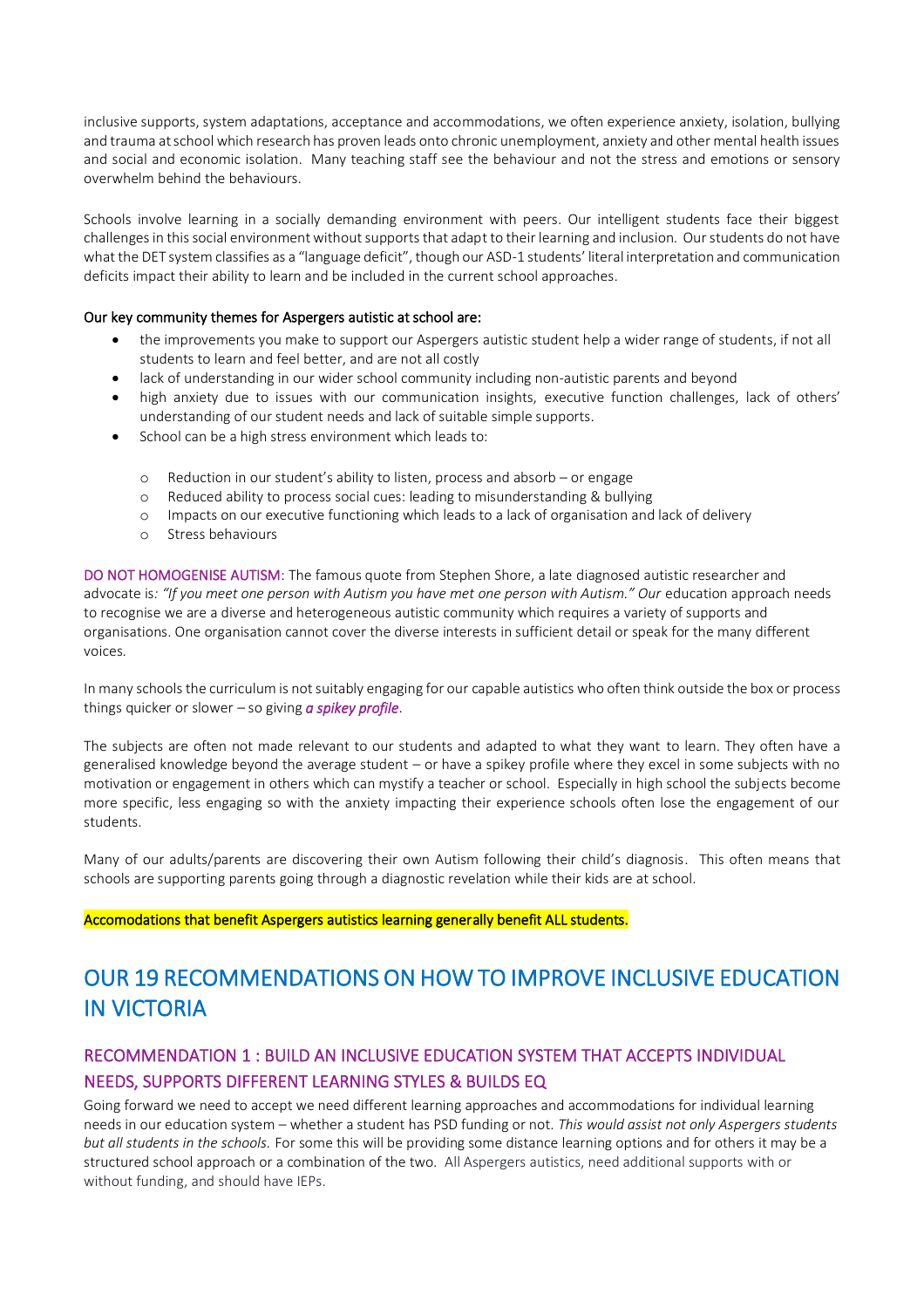Drive inclusion by embedding acceptance and accommodation of differences into the schools curriculum and school performance reporting.

Student Programs that build inclusive learning at schools include:

- Schools need to be providing ASD1 students, and their parents, with more consistent information about what adjustments and supports they can provide – and even better, encourage student requests for their ideas of their own individual potential accommodations
- Teachers who are trained and have flexibility so they can adapt their teaching to different and hidden learning styles, and offer suitable accommodations to students
- For inclusive Social time: older Student Playground mentors: who facilitate playground activities and includes others while growing their own leaderships skills; Primary play tree or bench: meet at the bench if you need someone to play/talk with; organised lunchtime activities such as special interest Clubs run by a teacher chess, lego, DnD. Teachers who's role is specifically not just to supervise but support inclusion & play at social times
- Accommodate different learning: we know stories of support such as
	- o Recording lessons so tertiary students can listen later and make notes after, giving them scope to engage in class discussion
	- o agreed student Calming plans: getting a drink, taking deep breaths,
	- o working with noise cancelling headphones a norm in the school
	- o Calming rooms across a school
	- o Specific study planning sessions to support executive function needs
	- o Shared learning aides who float across several classrooms helping anyone who needs it (many of our students hate a specific aid who focuses on them only so then seeming incapable)
	- o The DET could keep a list of some of the innovative accommodation options students have suggested or requested and that have supported learning. (Encourage schools to share this statewide)

The aim should be inclusion for all in the school type of that student's choice.

**Annette on AV FB: Smaller classes and more training for teachers**. I keep coming across school staff who think they understand autistic students but are a bit stumped when it comes to my daughter. She's going to a Catholic school and they really have tried many things but it's not working. She simply will not allow anyone to treat her as an object or a cog in a machine. So much so that even her classroom assistant has found her difficult. I've seen school staff demand my children explain themselves and it is exactly the wrong approach. They can't! (My older girl has SPD and a lot of anxiety.) It's exactly the opposite way to handle a kid on the spectrum. S is in year 6 and doing the Social Education Program at the Austin School at The Austin Hospital. Most of last term she refused to do the mainstream school remote learning but was keen to turn up to the SEP lessons both online and on campus. There are only three other kids in the class. I'm not sure exactly what magic they're doing but **I think she feels that people there really get her and care about her as an individual**

#### RECOMMENDATION 2: ONE TO ONE SUPPORT - A DEDICATED LEARNING MENTOR

Whether a student with additional learning needs has funding or not they should have access to learning supports to meet their needs. The students told us that **direct and early communication** with them by their teacher or mentor or a allocated wellbeing co-ordinator at school would be better. This could include:

- 1. One to One Support Learning Mentor available: Many have suggested some form of one to one communication to support our Aspergers autistic student, especially in secondary levels. This may not be an aid but someone at school who is appointed to support them with their executive function issues such as planning – such as a wellbeing coach (mentioned below). This would especially help our VCE students.
- 2. That person could also be in touch with them directly during any remote learning and keep the planning process and keep their learning momentum going
- 3. Communication about changes to their subject needs and assessments
- 4. That mentor will help them plan for the changes that COVID brings to their subjects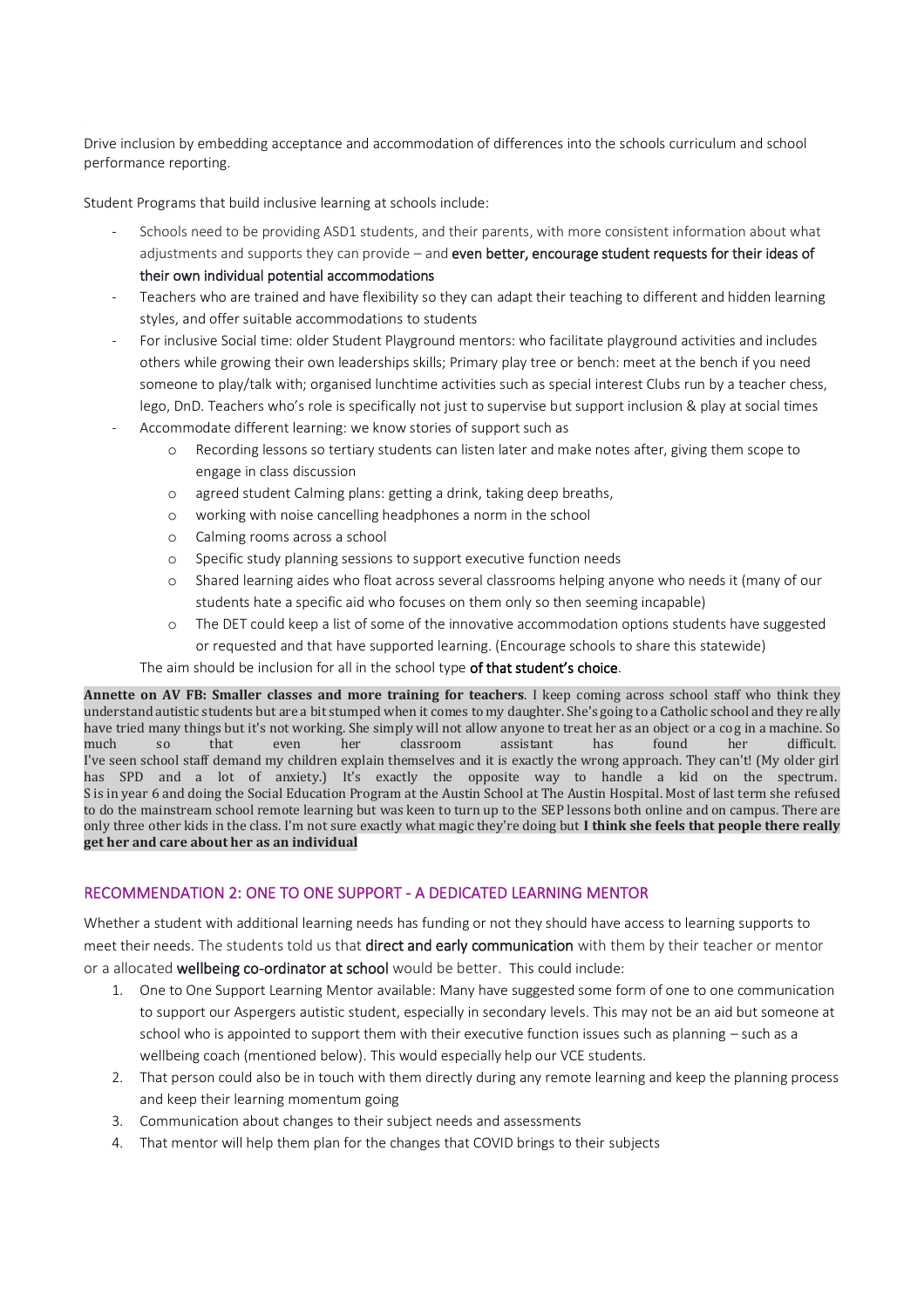5. Many of our secondary students especially our VCE students would have preferred direct access to their subject teachers earlier to know what was planned and what is expected of them.

*Leanne Uniformity in the way different classes are structured (so they are consistent). A dedicated support person for ASD students; less subjects; regular check ins.*

FB feedback Lucianne: A change in the criteria for assistance in public schools is sorely needed. My son received 1 on 1 care in a catholic primary school where he qualifies for funding, but not in his public secondary school which he started this year.Learn from home school 1.0 he was given projects and videos and expected to complete it all in his own time without guidance. He joined in the random class google meets happily, as guided classes meant he could get work done, but only if he could do so without the video, which some teachers were not pleased with. It resulted in very little work being completed because he would get frustrated or upset very quickly and abandon it. Starting 2.0 tomorrow and I'm nervous for him, but after A LOT of discussion with the school he will be attempting only a few core subjects, and teachers have been told not to expect him to complete everything. I cannot be sitting with him all day to guide him and help maintain his focus, as I have 3 other children learning from home as well, but this is what he needs.

> One to one support, like he had in his EHCP in the UK. Helping him structure and plan his work (executive function deficits), managing his sensory breaks, and giving positive feedback. Most importantly, allowing the teacher to attend to the other 29 kids as well. He had just started secondary and

this support made a huge difference to both his learning and his attitude to school. Rut here? No support at all for autism.

#### RECOMMENDATION 3: MORE FLEXIBLE LEARNING OPTIONS & EXTENSION

This awful experience of Covid has demonstrated how our students are all very different and that a flexible approach to their learning needs can support their learning needs at school. The diversity of learning need supports our conjecture that our students need a variety of schools as well as teaching approaches available to find an approach that suits their specific learning needs so they can flourish and feel empowered. This may be taking less subjects, further adaptation to their assessments and more.

Our students though may find some areas of learning challenging, yet can be exceptional in others – however due to their challenges they are often missed and pidgeon holed by Teachers. This means they often miss the opportunity for extension and discovering true capabilities. This leads to disengagement at school – and often dropping out of the system feeling misunderstood. Some call this spikey profile Twice Exceptional Learners. Though classed as disabled in some areas does not mean they cannot be super capable in other areas.

Many of our students feel disempowered in the current education system, trying to fit in and learn in an environment that is often not suited to their sensory needs and best learning style. This flexibility needs to be a longer term goal in the current out-of-date knowledge system that needs to deliver students successfully into employment.

## RECOMMENDATION 4: PRIORITISE MENTAL HEALTH & WELLBEING SUPPORTS FOR ALL STUDENTS (MINDFULNESS IS NOT ENOUGH)

Anxiety is one of the key issues for our students and families. During COVID when community anxiety is at a peak and change is a constant this really impacted many who have a tendency to worry with their usual routines and supports falling away and massive fearful change. Anxiety is often within their family as well. Mindfulness has been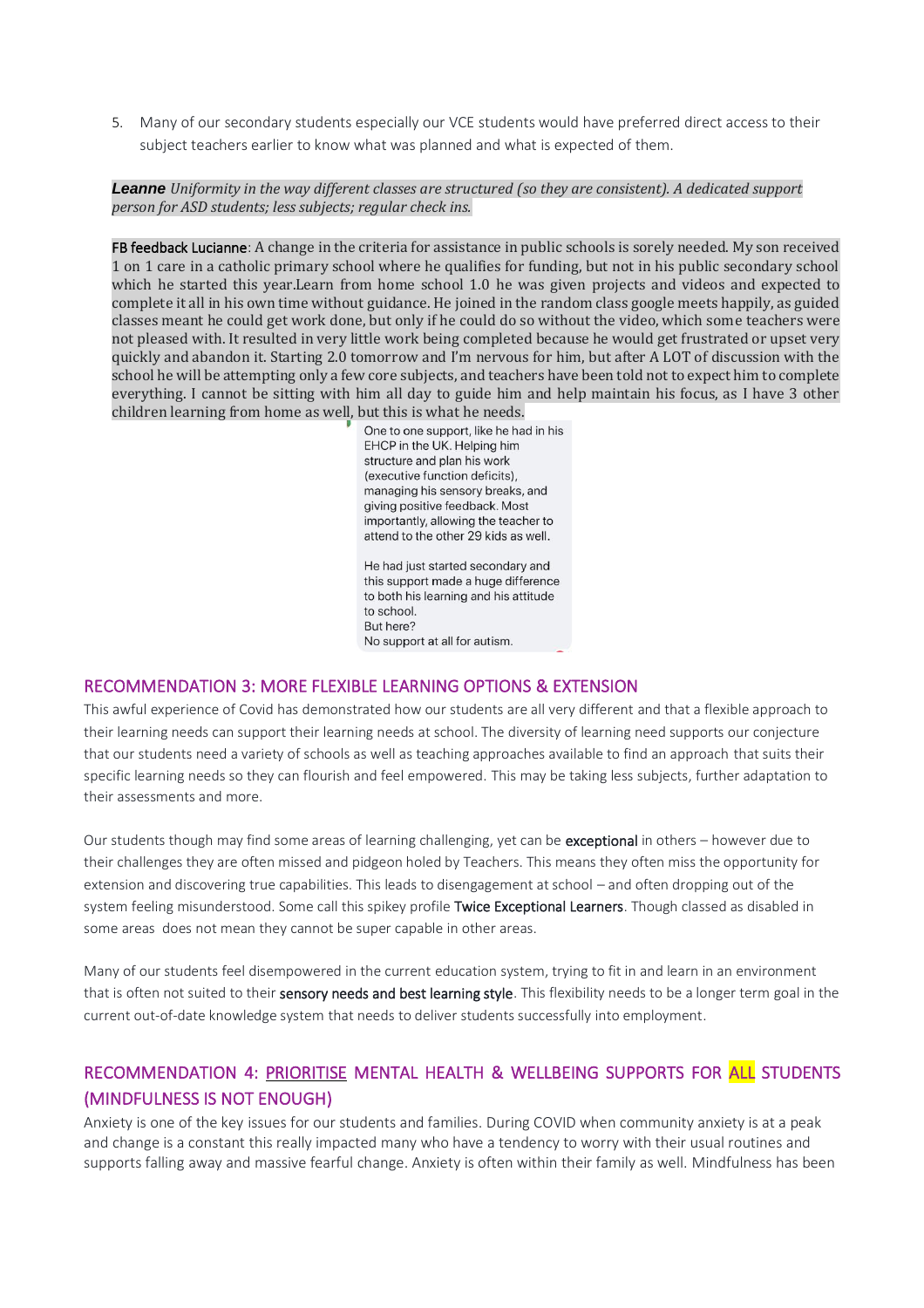proven to only support a portion of our autistic students – and can actually make some of their mental health issues worse.

We would recommend:

- A move away from reliance on mindfulness only and include other programs such as the Self Reg stress program mentioned so the individual student can choose what help them
- Provide wellbeing co-ordinator in each school with counselling/coaching training and autistic understanding. These wellbeing reps would also be specifically part of VCE Aspergers student support team
- Many of our students especially our VCE students would have preferred direct access to their teachers earlier to know what was planned and what is expected of them.
- The students told us that direct and early communication with them by their teacher or mentor or a wellbeing co-ordinator at school would have been better. This does not have to outline exactly what will happen and DET statements– but just to know their needs will try and be accommodated and supported by the school.
- Having a dedicated trained and funded wellbeing coach (who is trained in supporting Autism) at schools would support many of our students manage their stress and anxiety and provide one to one support mentioned above.

Mindfulness has not been proven to be a key support for our ASD1 often forcing them to confront their busy internal world, and then feeling incapable. Access to coaching and counselling options if more important. However some did not wish to use the tele-health providers being someone they did not know or not being able to engage with the technology. Something to be considered.

#### Belinda: *Just gonna say it: why does it take a global pandemic for them to provide mental health and wellbeing support to VCE students? There's been large increases in depression, anxiety and suicide related to VCE for years! I'm glad they've finally done it, but wish they had done it years ago.*

Further work is needed on reviewing the stress supports required created by the hidden challenges of our capable ASD!/Aspergers students. Many of our students try and hide their worries which comes out in behaviours such a refusal to engage and more – which is mis-interpreted or mismanaged by their teacher and schools.

COVID times and the switch to Remote and flexible learning has highlighted the fact that there is no one-size-fits-all approach when it comes to supporting autistic girls at school. It has confirmed the need for a more flexible and individual needs-based approach, where autistic girls are given the opportunity to learn in the environment and style that works best for them.

### RECOMMENDATION 5: SPECIFIC AUTISTIC VCE SUPPORTS & BROADEN SCOPE OF VCE ASSESSMENTS

*Sue on AV FB: I think VCE English is a problem for many. Analysing relationships and emotions??? My son was lost when asked to annotate smilies and metaphors. English teacher said he won't get and study score to get him in a uni even though he excels in math. Discrimination pure and simple.*

*AVFB: My daughter has lost all confidence in English and is determined to continue. The book they are studying is all about relationships and her brain does not manage the analysis of this. However language is one of her key strengths in her testing. She did not want to study English language as it is too basic.* 

*AV Member: my son has a handwriting problems as well as slow processing and anxiety. In VCE he is only allowed*  either a laptop or breaks in exams, not both. This puts him at a real disadvantage - the assessors are very inflexible *despite being given his assessment details.* 

The feedback from our community included:

o Ensure English novels are not all about social communication and relationships are available for our cohort. This is their key challenge in understanding relationships and puts them at a great disadvantage in VCE English.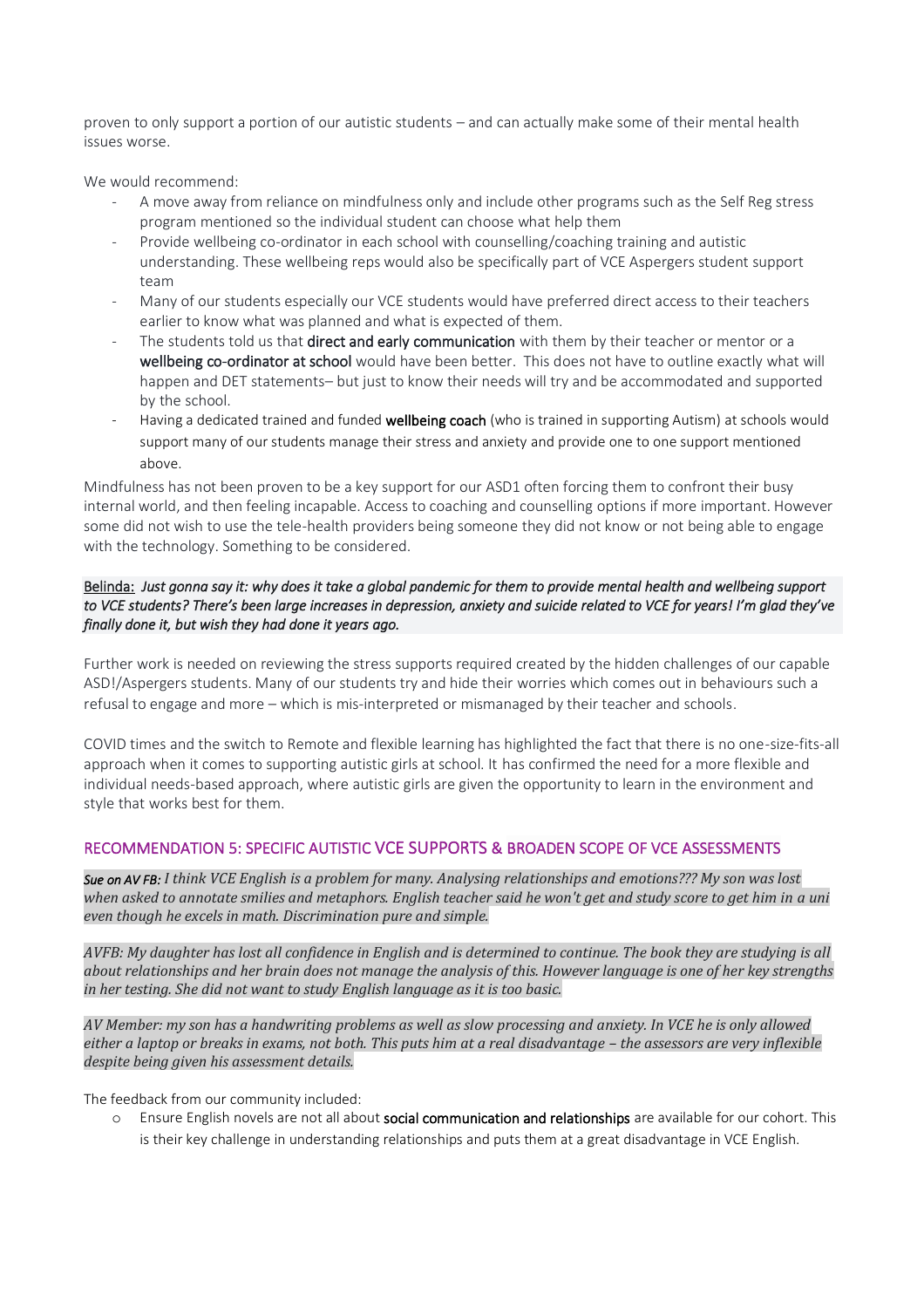- o Need more of a wellbeing focus with no specific communication from school wellbeing team or mentors or teachers. Wellbeing measn our student and all students learn better. We recommend a wellbeing co-ordinator at every school to support and ensure our autistics wellbeing
- o Early communication from the school and often, even if they did not know the DET decisions they could touch base and check on our Autistic student wellbeing
- o Knowing anxiety in our VCE is higher in autistics which also challenges their executive function and ability to manage exams at the best of time. Schools needed to step in to support this asap to keep their momentum and encourage them – and DET/VCAA needs to allow for more exam support.
- o Their inability to access physical course needs during Pandemic situations. For example one student could not access the photography dark room or his arts equipment. This was also an issue in TAFEs.
- o In Pandemic provide direct access to their teachers earlier to know what was planned and what is expected of them – or learning mentor
- o Higher anxiety about any changes to be made to the plans they have made for the SAC and other assessment requirements
- o provision for access to suitable equipment possibly via loan if they can't access school due to COVID
- o clear communication from VCAA about how they plan to manage changes to dates and asssessments
- o due to COVID, VCE feel they have an added disadvantage concerns still about if VCAA will assess this when difficult enough to get recognition of support

VCE needs to be reviewed as a whole anyway and how it impacts our Aspergers VCE students. It expects them to respond in a standardised way in their writing, communication and executive function, which is not possible without considerable effort. Mostly our student's different minds don't fit the current VCE education model.

CARRIE Member: We are all just hanging in there. We fluctuate between spending hours trying to complete simple tasks to abandoning VCE. If I thought that my son's depression wouldn't get worse with this outcome, **I would tell him to quit school.**

### RECOMMENDATION 6: WORK READINESS RELEVANT SUBJECTS & SUPPORTED WORK EXPERIENCE

According to the research by the Foundation of Young Australians our students all need improved access to Work Experience opportunities as well as education approaches that get them ready for the world of work.

This requires support for our autistics to develop suitable enterprise and work ready skills.

AV has developed a customised Teen student work readiness program with supported work experience opportunities so they do not miss out on such opportunities. We developed this program following community feedback that they missed our on work experience as their school could not provide them the right experience opportunities to meet their needs or they did work experience which went very wrong and they were almost traumatised by the lack of appropriate supports. Our Work Experience Program is funded by the NDIS and is already proving to improve outcomes for our students.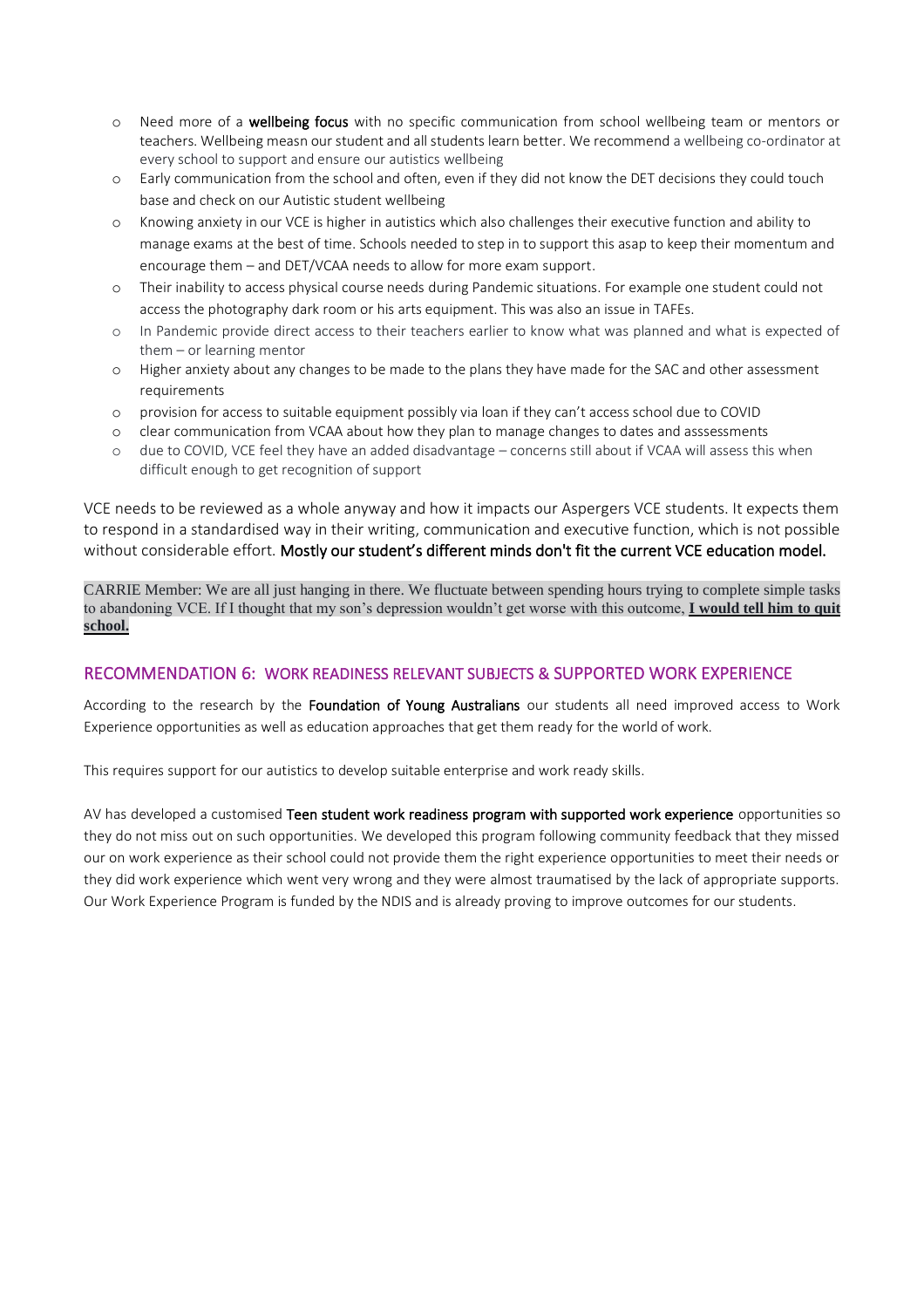

## RECOMMENDATION 7: TEACHER TRAINING IN STRESS & ANXIETY MANAGEMENT- AS WELL AS AUTISM

Following the Inquiry into Autism Services (Vic) the State government already accepted the need for more specific teacher training, and this is especially needed to manage the hidden differences of our Autistics/Aspergers students who can try and camouflage their issues.

#### We would recommend an approach that helps all student but especially our ASD1 students:

- o Schools create stress cycles as stress is contagious: it is proven that schools can build stress in the community and a whole school approach to stress management so this stress cycle is managed s critical. The Self Reg program is just one that tackles how each individual as well as schools approach this.
- On an ongoing basis schools and teachers need more training about how to realise signs of stress vs misbehaviour. Each student will need slightly different ways to manage their own stress and the teacher and schools need to be able to accommodate these. Often in ASD1 students just recognition of their own stress and a basic self developed plan will assist
- Programs such as the Self Reg Program by Prof Stuart Shankar are being rolled out across schools in Canada. These programs also help all children – including those with other learning styles and those with undiagnosed condtions. If we reduce stress all students learn far more effectively and can manage their behaviour better.
- o Teachers should have student stress management as part of their role description so they don't trigger students and can teach at their best

We'd suggest that teachers also need training in how to realise signs of stress vs misbehaviour. Programs such as the Self Reg Program by Prof Stuart Shankar are being rolled our across schools in Canada. These programs also help all children – including those with other learning styles and those with undiagnosed conditions. If we reduce stress all students learn far more effectively and can manage their behaviour better.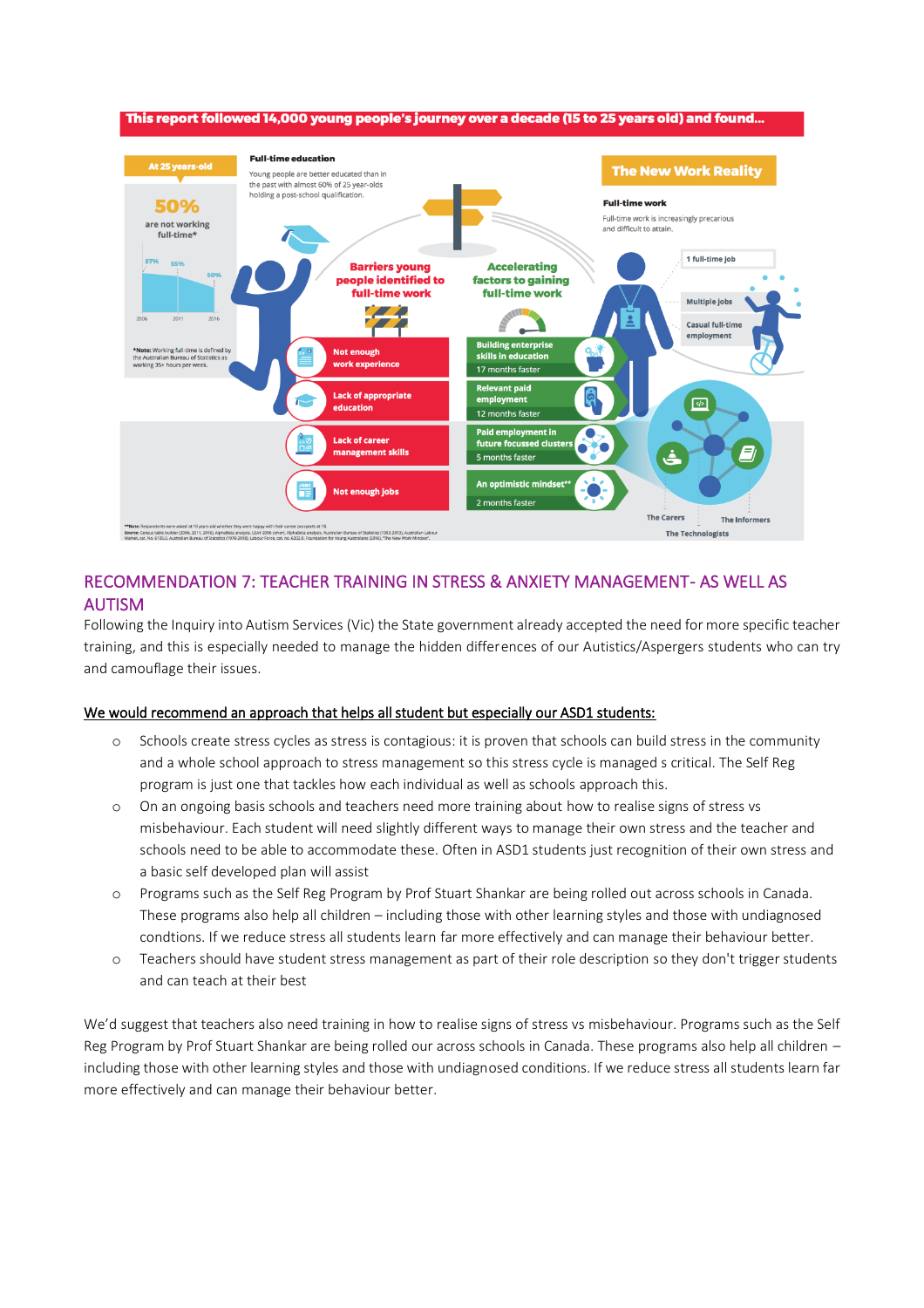### RECOMMENDATION 8: INCLUDE SOCIAL AND EMOTIONAL LEARNING FOR ALL STUDENTS

One of the key difficulties for Aspergers is reading social cues and responding to social situations. However, research has shown how emotional intelligence and stress management are key for the future success of ALL students. This is not something that just those with differences should have to learn as if they have something 'wrong' with them.

Across the world the importance of emotional intelligence for the future of work is being researched and highlighted. We need this learning embedded in our education system for everyone. Canadian schools use the Self Reg program which improves self understanding and stress levels as well as learning outcomes for ALL students. [\(https://self-reg.ca\)](https://self-reg.ca/).

We know many current Victorian "Personal and Social Capability" programs don't support our Aspergers/ASD students. In future these need to involve :

#### 1) whole school approach : lead from the Principal

2) specific evidence-based programs that support ALL students build EQ and manage stress; and

3) be measured and reported to create accountability and transparency: so parents can assess school suitablility

The social curriculum programs would need:

- To be a key part of teacher training programs with annual coaching updates;
- Specialist trained supervisors within each school that support the teachers to achieve this each day/week as issues arise. You must not let such issues build up or significant problems develop.

#### RECOMMENDATION 9: FUNDING OR CHANGE THE SYSTEM

Even without funding our Aspergers student must have supports, especially during COVID. If it is not provided individually it needs to provided through a system of new supports or approaches to learning. Without this, the expense of the mental health supports, and resulting unemployment after school make this earlier change in approach worthwhile in longer term economic costs.

Without reasonable accommodations and supports a large cohort of our student are traumatised by their schooling experience, become school refusers or means many leave school early, failing to reach their potential and the statistics show they start a pathway of mental health challenges. and end up in the mental health system with too many cases of suicide. Often the supports required are adjustments and do not require large expense, more an adaptation of approach.

In Victoria our Aspergers students miss out on funding supports, (except in the Catholic System) they lack the system classifies as a "language deficit" or "behaviours of concern" though their literal interpretation and social communication deficits and executive function issues impact their ability to learn and be include in the current school approaches. Some have funding through the Catholic System instead and some have NDIS but many don't.

If you adopt the inclusive culture mentioned below, improve teacher training – with some social & emotional learning for all then the accommodations required likely would reduce for many students – not just our ASD1.

#### RECOMMENDATION 10: CHANGE OF TERMINOLOGY

Move from "disability" language so instead of "Program for Students with Disabilities it becomes the "Program for students with Learning Differences": This will immediately build support in our whole ASD/Neurodiverse community who are seeking a more inclusive understanding*.*

Many refer to our Aspergers as Twice Exceptional or 2E in the USA: can be very capable or even gifted – yet with learning differences that can hold them back. More about Twice Exceptional students and how their 'disabilities' mask their giftedness:<http://australiangiftedsupport.com/articles/twice-exceptional-or-gld/>

#### RECOMMENDATION 11: SUPPORT FOR UNDIAGNOSED LEARNING DIFFERENCES

Many of our students do not get diagnosed until late in school or as adults yet we hear of stories where trained teachers can see they require accomodations and support – and they aren't provided until diagnosis. This is where needs-based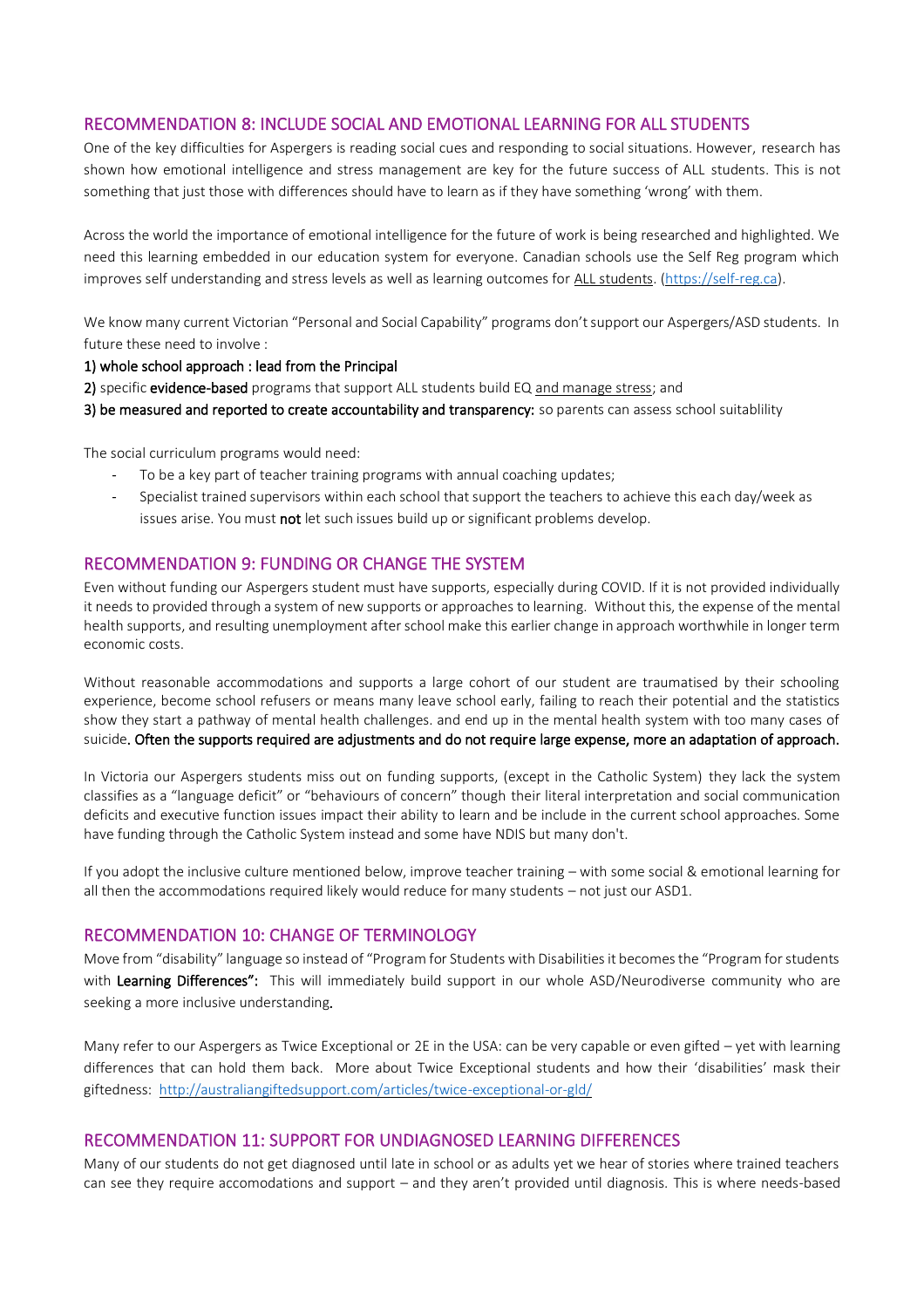support should be available. For many of our capable Autistic students they will mask and try and manage when simple supports can help them.

### RECOMMENDATION 12: PARENT COMMUNICATION & SUPPORTS

During COVID the mental health strain on some parents and carers was significant so Schools or DET need to provide more supports during times of crisis to the parents of autistic students. The requirement for constant supervision not possible for working parents, who also needed to provide technical support for online. Some parents had multiple children at home so could not manage at all, especially if autistic themselves. This created strain in the family home and on relationships between parents and with siblings. Many of our parents were dealing with students who locked themselves away, stopped eating, were not sleeping and some had students who started to self harm due to their anxiety and helplessness.

With this our community's parents and carers have been found in [research](https://www.researchgate.net/publication/336161522_Battle_WearyBattle_Ready_A_Phenomenological_Study_of_Parents%27_Lived_Experiences_Caring_for_Children_with_Autism_and_Their_Safety_Concerns) to have a level of fatigue and overwhelm similar to that in military campaign soldiers. Many have some of autistic characteristics themselves, or find they are caring for an isolated autistic adult with mental health trauma. Our AV parent & carer peer groups and help team being a key support that understands their lived experience.

A key support in crisis times would include:

- specific communication to parents about their student's options for support. A School Wellbeing co-ordinator could be tasked with this. This was especially for those parents supporting ASD VCE students and their mental health needs
- Additional Mental Health funding for parents

#### RECOMMENDATION 13: DISCOVER INDIVIDUAL STRENGTHS - FLEXIBLE CURRICULUM & EXTENSION

Aspergers have an amazing memory as well as expert focused interests. You can inspire motivation and achievement in ALL students by being flexible in your curriculum approach to encompass their expertise, strengths and interests. However this is beyond the ability of many teachers trying to complete existing curriculum tasks.

The curriculum must extend twice exceptional, Aspergers and ALL students by encouraging teachers and schools to capitalise on their areas of strength and then support these students with their learning challenges and accomodations. Not categorise them as incapable because they have one aspect of learning challenge.

#### RECOMMENDATION 14: DISCOVER INDIVIDUAL STRENGTHS – POSITIVE PSYCHOLOGY APPROACHES

As shown by the Geelong Grammar Wellbeing studies by Martin Seligman, and the Positive Education Schools trialling this that all students benefit from a Positive Psychology approach to their lives. This approach to wellbeing means that student learn better – as well as learn to work better. We hope government also includes this both in:

- Teacher training
- School curriculums
- Leadership Training and KPIs for Principals

This is not positive behaviour systems which set our students up for feeling like they are failures withint he current system:

*Tanya: Our school still uses a "positive behaviour" system which is pretty much not achievable for kids with Aspergers. My son is despondent as he does the best he can, but will never be neurotypical and this is setting him up for failure.*

#### RECOMMENDATION 15: DIVERSITY OF SCHOOLS

A diversity of schools is essential to cater for broader learning needs rather than the approach of trying to include everyone in the one school model. For example, we know of Asperger student who do not want the one large high school at Shepparton which does not cater to their needs of a smaller class and no uniform. The smaller schools they attended are being merged into one large local school.

For our students having access to Distance learning, or specialist behavioural schools such as Currajong School, AYCE programs and government funded specialist schools such as Rossbourne offering programs for our highly capable students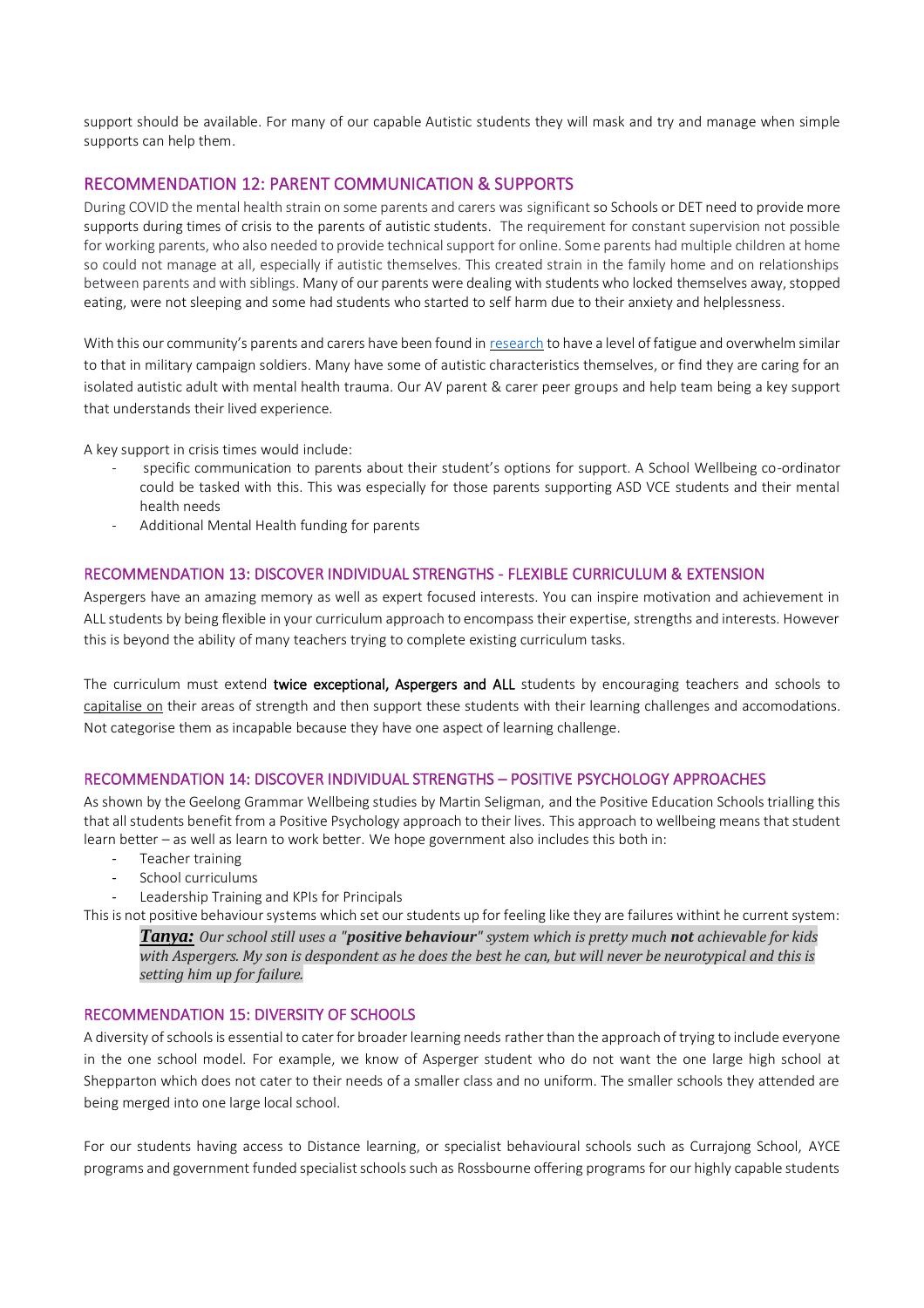who need specialist learning approaches. The "Special" Schools can rarely accommodate our Aspergers/ASD1 students need for extension and capable learning.

#### RECOMMENDATION 16: SCHOOLS DISCIPLINE APPROACHES AND SCHOOL REFUSAL

Individualised Consequences: Research also shows that suspension or exclusion from school as a punishment for behaviours related to our student's ASD has a long term detrimental impact including a predictable mental health deterioration. We request the DET ensures schools shift away from reliance on knee-jerk exclusion to address problem behaviours in a more constructive way (Self Reg as well). Consequences must be agreed with each student and focus on instruction and inclusion. Primarily look behind the behaviour and determine the purpose of the behaviour. Knowing the purpose has direct relevance for determining how to respond. Often the consequence can be something that means they are still on campus in some way.

One possible replacement technique that also teaches social consequences and builds lifelong understanding for all students is the restorative justice consequence system. (www.centerforrestorativeprocess.com/restorative-justice-andrestorative-practices.html)

#### RECOMMENDATION 17: INCLUSIVE ADVOCACY

We are informed by many of our community parents that they are told by their school they cannot bring advocates with them to meetings with the school about their child. This has been said to be a DET mandate. However with many of our parents being autistic, as it is mainly genetic, this places them at a disadvantage to support their child in school. If there is a regulation around this we request this changes asap so parents in our community can have support to advocate for their student's needs.

#### RECOMMENDATION 18: PARENT BEHAVIOUR CONTRACTS

Parents of non-ASD kids at school also need clear expectations about their behaviour as a parent and towards incusion. Workshops and clear guidelines about how to be inclusive as well as clear Parent behaviour expectations are essential– or you will not see a change towards true inclusive culture in schools.

#### RECOMMENDATION 19: TACKLE GROWING SCHOOL REFUSAL ISSUE

COVID has added more of a sportlight on this already growing issue. Aspergers students have high intelligence and yet often fail to reach their academic potential in the current Victorian school and tertiary system. With their capable Aspergers mind, they also have challenges with social and communications with sensory sensitivity which lead to anxiety, isolation and often drop-outs. This is one of the highest growing diagnostic categories in the education system and these intelligent, creative students are ending up with mental health issues and the DSP

A key issue in our community is school anxiety which if not managed can lead to inappropriate behaviours and School Refusal. This leads on to home schooling or total drop-out. The effects of this include mental health issues for the child, parents and long term effects. There is little support available to families going through this.

[WA schools initiative: [www.education.wa.edu.au/documents/1212285/0/QA+factsheet+-](https://l.facebook.com/l.php?u=https%3A%2F%2Fwww.education.wa.edu.au%2Fdocuments%2F1212285%2F0%2FQA%2Bfactsheet%2B-%2Bspecialised%2Blearning%2Bprograms%2BAugust%2B2016%2BCCM%2BJME.pdf%2F0fd3a8d1-0f24-47c8-87aa-28f0337a971b&h=ATPd1HN-oqdwBxkWjOzat3DdErDc5Z1rCdwzyigzJZADseGMDYGiEx1CKu1FwFwMfn9WbiUK2DJnekknaVHDpiNSdsKCDsB4xgAhKyMHuFSk4u3ciWZfBoMWCNZ2vRk8quTgRnE7CU-5--T7) [+specialised+learning+programs+August+2016+CCM+JME.pdf/0fd3a8d1-0f24-47c8-87aa-28f0337a971b.](https://l.facebook.com/l.php?u=https%3A%2F%2Fwww.education.wa.edu.au%2Fdocuments%2F1212285%2F0%2FQA%2Bfactsheet%2B-%2Bspecialised%2Blearning%2Bprograms%2BAugust%2B2016%2BCCM%2BJME.pdf%2F0fd3a8d1-0f24-47c8-87aa-28f0337a971b&h=ATPd1HN-oqdwBxkWjOzat3DdErDc5Z1rCdwzyigzJZADseGMDYGiEx1CKu1FwFwMfn9WbiUK2DJnekknaVHDpiNSdsKCDsB4xgAhKyMHuFSk4u3ciWZfBoMWCNZ2vRk8quTgRnE7CU-5--T7) [www.perthnow.com.au/news/western-australia/wa-government-to-invest-in-autism-programs-for-kids-in-public-schools/news](http://www.perthnow.com.au/news/western-australia/wa-government-to-invest-in-autism-programs-for-kids-in-public-schools/news-story/0eac09ccc78baf7d1325b2492afa7b6a)[story/0eac09ccc78baf7d1325b2492afa7b6a\]](http://www.perthnow.com.au/news/western-australia/wa-government-to-invest-in-autism-programs-for-kids-in-public-schools/news-story/0eac09ccc78baf7d1325b2492afa7b6a)

Other Reading:

• Tony Attwood www.tonyattwood.com.au/books-by-tony-m/archived-papers/77-appropriate-educational-placements-forchildren-with-aspergers-syndrome]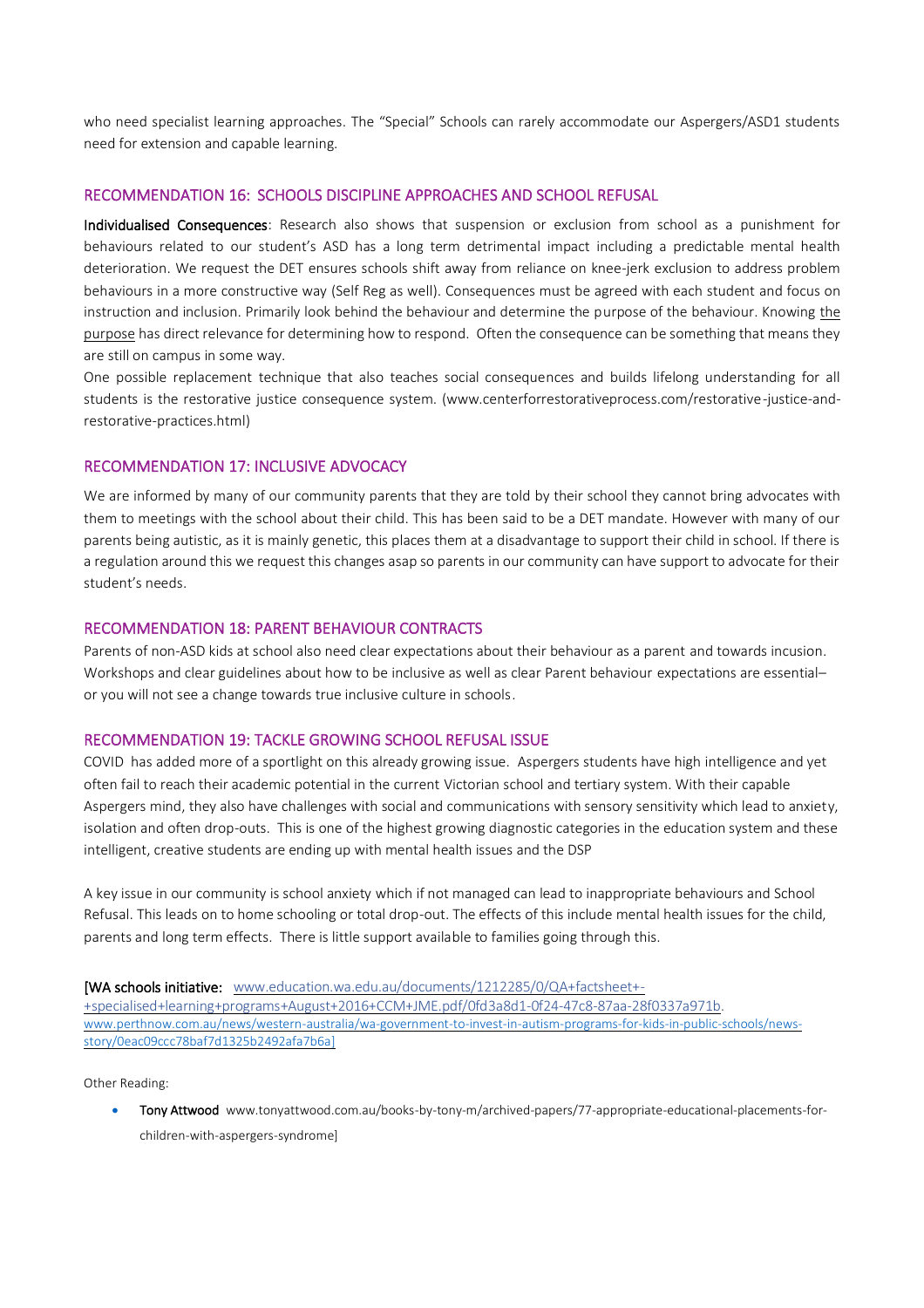# OUR COMMUNITY'S COVID SPECIFIC FEEDBACK

Our remote and flexible learning experience during COVID highlighted how we need different types of schools and teaching approaches as we have such a variety of individual and educational needs.

During COVID some of our students have flourished in their online-remote learning without the anxiety provoking social environment of school. However, others have totally dropped their bundle and refuse to learn online or accept any change. We will cover anxiety specifically below. We have gathered direct feedback using social media channels and included some example to provide voice.

As with YLB, some of our students thrived : (from YLB submission)

- Reduced anxiety in dealing with social issues within the classroom
- Freedom to address sensory needs and movement breaks as required
- Less noise, less sensory overwhelm resulting in more learning time
- Less pressure around daily executive functioning tasks, such as getting dressed, getting to school on time.
- lack of bullying, no playground or friendship issues to deal with.
- for some students (but sadly not enough) remote learning provided more 1-to-1 support
- Some parents say they realised and understood better from first-hand experience of their child's issues with learning at school
- Some primary schools organised online social playtime with supervision

However many of our students also experienced learning challenges:

- Much higher anxiety through the change and uncertainty of not knowing next steps and if things would return to their 'normal'. Changes to their school routine: not knowing when school may change format again (happened overnight initially). Schools must minimise change or communicate it well where possible for our students.
- Inability to learn using online platforms: executive function and learning challenges means they were unable to process this medium : with no other options available (see below). Some were simply distracted by other online options. Some also found online far more tiring and overwhelming so learnt far less.
- Online distractions when not used to that: schools not implementing security in how online is accessed so kids can access wesbites etc that are unsafe and parents can't supervise that if working from home
- Executive function overwhelm: without teacher direction or parent involvement meaning they withdrew from doing activities. Many struggled to stay on task without this.
- Lack of communication from government schools about their approach
- Lack of 1:1 support from their school (tertiary offered it less). Loss of existing supports such as aides and therapy. No school check-ins on their wellbeing (see VCE).
- Lack of social connections: many Asperger students are not on social media due to bullying issues, and online communication with their friends was difficult to organise, given executive function issues. This social disengagement lead to some retreating and staying in their rooms, loss of existing friendships and strategies, loss of social confidence and worth.
- Some did not receive the adjustments to the learning required despite requests to their school
- No school support for how students could change their learning approach to online and the organisation planning this change requires
- No specialist support from the school losing all previously gained accomodations
- Refusal to accommodate students's needs if they needed to be on campus
- Overall exhaustion leading to stress behaviours and overwhelm
- Real loss of progress and momentum leading to fear of return and for some a new total disengagement with a return to school. For many girls the fear of losing friends and social impacts were more noticeable. School refusal is already an issue across our Asperger students as you will see outlined below. It seems without suitable transition support COVID will be adding more to the numbers who remain outside the mainstream school system.
- This message from an AV Member was from a School Principal for the July term stage 3 start, discouraging attendance even if they can't learn remotely: this was a very common message from the schools: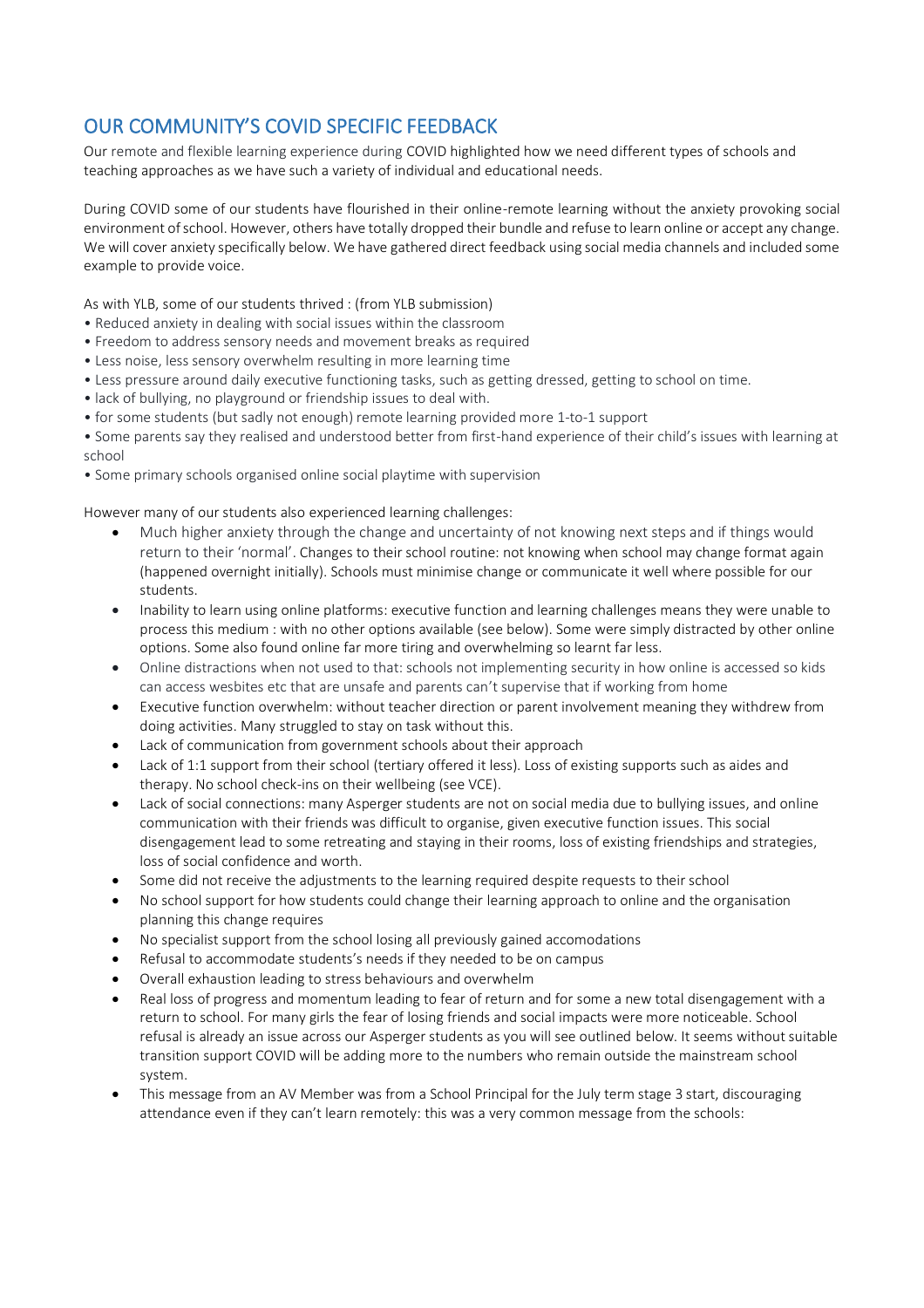community can take to support our students is reduce the risk of transmission of Coronavirus (COVID-19), is to ensure that anyone feeling unwell (both staff and students) to remain at home to ensure our VCE students remain safe and can continue to learn onsite.

The school will continue to support the children of our essential workers and we are aware at time both parents shift work requires them to send their children to school. If we can minimise this as much as possible, this will ensure the safety of our VCE students who are undertaking VCAA exams for tertiary entry. Learning at school will be no different to home. All students will be expected to complete online learning and a teacher will be assigned to supervise the students. Students will need to use identified spaces and toilet facilities (if onsite learning is required). There will be no Education Support classroom support and students will be accessing the online learning delivered by their teacher that their peers are accessing from home. The difference being, they would be in an unfamiliar classroom environment, will have distancing requirements in place, will not have close teacher interaction and no 1 to 1 support and will not be allowed to touch others or engage in contact sports and may not have outside play. All these issues make for a very different classroom environment to what students are used to. This may be a particular issue for students with unfamiliar teachers and an unfamiliar classroom structure, changing daily in some circumstances Our COVID-19 Resource Hub has been established again and you can find relevant updates and resources for both onsite learning (11 and 12) and online learning (7 - 10) on the school's website.

#### WHY ASPERGERS VICTORIA

We strive to be interpreters in supporting Asperger autistic individuals to negotiate and manage their world- a go-between and empowering support for them in a system that frequently fails to understand Aspergers.

AV's understanding is derived from our basis of lived experience which is an imperative prerequisite for learning to 'speak Aspie' and then being able to translate Asperger Autistic needs and requirements to a system that really fails to comprehend our intricacies and differences. We have many independently capable Autistics in our community– and have seen how a strengths' based wellbeing approach, with a few individualised supportive/preventative health supports for their challenges, can put them on the right lifepath.

We provide a range of community inclusion supports services to support Aspergers - from kids to adults, parents/carers, professionals and employers – to discover their strengths and empower them to flourish. Our Board all have lived experience as do all of our staff and volunteers. At AV we have more recently prioritised developing the best employment supports for Aspergers. Our programs derive from the real stories and feedback that we hear every day from our Aspie jobseekers as well as our lived experience team.

Australia has no other specialist,Aspergers/autistic lived experience specifically designed with our community to support Aspergers to flourish.

- 1. Peer groups: peer meet-ups to catch up with peers who 'get them', learn about themselves. Duing COVID especially our parent groups have expanded and are now nationwide.
- 2. Workshops to build capabilities
- 3. Advocacy support for parents
- 4. our help and information portal provide dedicated Aspergers/ASD1 information
- 5. Workshops to train teachers about specific ASD1 student needs
- 6. Pathways to Work this AV Work Experience program is for tertiary school students. Preparation for work for Aspergers needs to begin as early as late primary school. If education was made more relevant for the current job market and includes communication and social skills supports, enterprise building focus with a work readiness focus for Aspergers earlier in the current education and the DET support systems. Here we would like to work more with school career counsellors to ensure our Aspergers stay engaged at school by realising their career plans. Also by ensuring their career assessments are suitable for their neurology and communicated to them in the right approach.

#### LINKS TO OUR RECENT GOVERNMENT SUBMISSIONS

- [Inquiry into Services for People with Autism \(Vic\)](https://www.parliament.vic.gov.au/400-fcdc/inquiry-into-services-for-people-with-autism-spectrum-disorder)
- [Inquiry into Sustainable Employment for Disadvantaged Jobseekers](https://www.parliament.vic.gov.au/964-eic-la/inquiry-into-sustainable-employment-for-disadvantaged-jobseekers) 2019 (Vic)
- [Jobactive Inquiry](https://www.aph.gov.au/Parliamentary_Business/Committees/Senate/Education_and_Employment/JobActive2018/Submissions)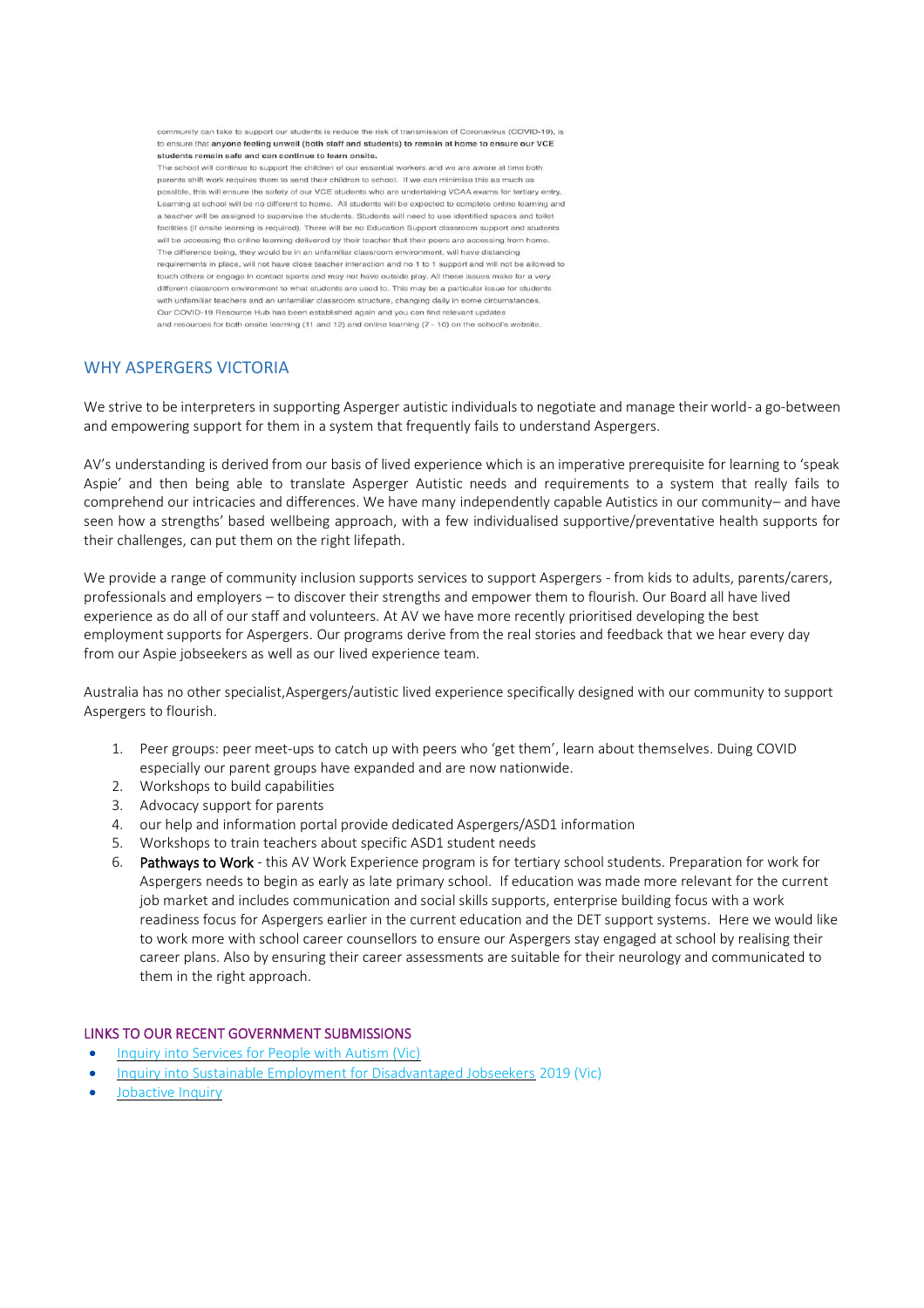

 **Key Community feedback for Department of Education & Training**

#### **Issue: COVID-19 school and education impacts 27th April 2020**

- Year 11 and 12 are disengaging from school: can they go back first?
- Minimal guidance for year 12s about assessment changes and SACs, end of year, University options adding to issues and anxiety
- VCE added disadvantage how will VCAA assess this when difficult enough to get recognition of support?
- Need clear directions on who can attend campus if need support: hard to advocate when don't know requirements. Directive very broad 'disabilities' and diagnosis and issues learning is not sufficient for many schools.
- Huge issues managing such a fearful change: created added anxiety in many kids
- Zoom and online does not suit manyAsperger kids. This can be confronting social interaction and exhausting.
- Online distractions when not used to that: schools not implementing security in how online is accessed so kids can access wesbites etc that are unsafe and parents cant supervise that if working from home
- Need more breaks in how teach material  $\&$  give social time online somehow
- Getting support from aides or home help in some way: taking kids for a walk or other exercise/break.
- many have other kids also learning at different levels/behaviours
- social anxiety for many of our kids: missing routine & support of friends
- **more DET training, outlines & advice for parents on how to manage at home arrangement**
- how will DET support those who have fallen behind the rest of level once school returns?

**Carrie** - I think it's important to mention to the Dept that students with **executive functioning issues** are really struggling. There is a greater emphasis of "Do it yourself!" A problem for my son is he is in **Year 12** and is supposed to be learning independently. I support that view but in reality he would not finish school simply because his tasks are embedded within a school website. Searching for tasks and info is a problem for him. Unless I find the info his head is in his hands overwhelmed! Depending upon mood, I can help him locate info. Generally though, I'm told to stop interfering! The stewing over tasks for hours is not only unproductive but has skyrocketed his depression. This week we have had to increase meds. Meanwhile minimal guidance is given from teachers and SACS are approaching. When I emailed his teachers for support a few were compassionate. One teacher basically said deal with the co-ordinator. We are all just hanging in there. We fluctuate between spending hours trying to complete simple tasks to abandoning VCE. If I thought that my son's depression wouldn't get worse with this outcome, **I would tell him to quit school.** 

Lisa My son is in yr 11 and alread had a week of home schooling. I was busy with work so left him to it and it was a disaster. Vice Principal called to say he attend 5 out of 16 classes. He will not sit at a desk and only comes out of his room for food and the toilet. I am thinking of asking the school for him to attend as a 'vulnerable' student. Vulnerable to failing year 11. Already failing maths methods so has to drop out which impacts his uni choices.

- **Antoinette -** The same for my 18 year old who now wants to quit school **Carrie** - My Year 12 mentioned that last week . This is such a struggle
- Samantha Online distractions.

Without constant supervision will they switch to surfing the net or playing games. My son has already used my credit card to purchase add ons for an app the school is using over \$400 worth. I worry this will happen again

**[Eileen](https://www.facebook.com/eileen.burtonharding?fref=ufi&rc=p)** [Aspergers Victoria](https://www.facebook.com/www.aspergersvic.org/?hc_location=ufi) there is too much interpretation by schools as to who is able to attend campus. My grade 6 son who is ASD, ODD, ADHD, dyslexia for which he has an aide and I have been told that he can still learn from home. Of the department made a list that specified what disabilities could attend campus it would help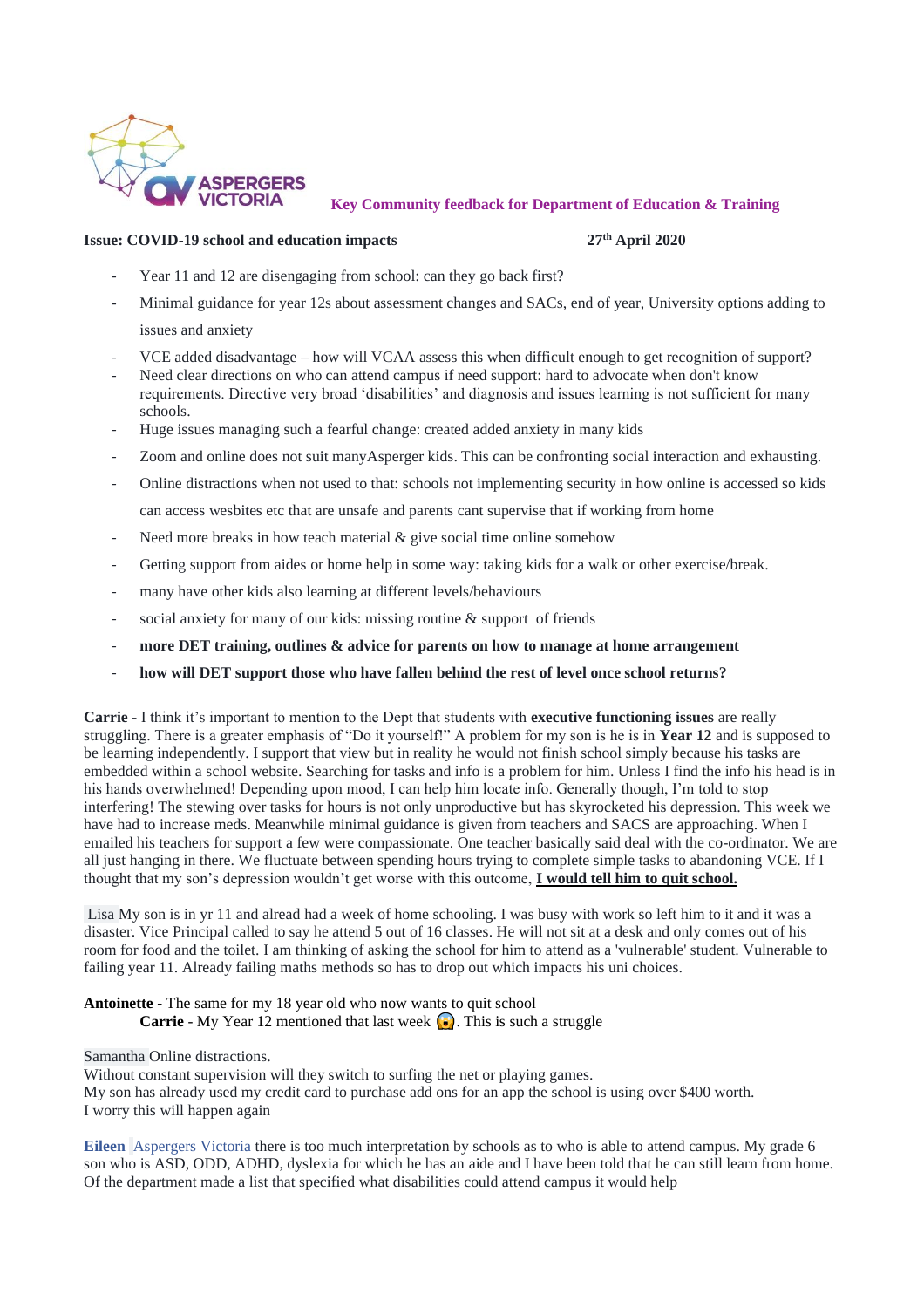**Ana -** We are having a really tough time with online learning. 12 yr old son HATES the video sessions, is really struggling due to his executive functioning, needs us to be with him for every single session - exhausting for all of us! Also, the full day is just too much. Too hard to sit at the computer for most of the day. At least at school there's breaks between classes and other people to talk to.

**Emma** Can we get access to extra learning support even when the learning is online? I had to push for some extra one on one calls with teachers but it's a check in rather than helping with tasks  $\widehat{\Theta}$ 

**KB** As ESO requires a 3rd party to interact with students can that 3rd party be another ESO.? DET has said no to individual zoom sessions to support learning due to this 3rd party thing. What are the ESO going to do to support their funded students? Each student should have fair access to the learning content at home as well as in the room. Will students be penalised for skipping classes as they get overwhelmed? Many will not adjust to learning at home because that is done at school.

**Jayne** My daughter (recently diagnosed Autism 2) was about to change schools as getting to school every/most days has been too anxiety provoking for her. Now we don't know what to do...we were going to look for an alternative school, but with all schools online for next term at least, what do we do? Try and convince her to push on with her current school as she at least doesn't have to leave the house now? Sign up for Virtual School Victoria instead? Or start at a new school online?

**Tina** My daughter is ASD and is regressing. She's 5 and in junior infants. Her anxiety is building again and they had only just got her using school toilets before the finished up. She's waking at night crying to go to school and see her friends. She did have social issues which had improved immensely but I think we will have to start again. We live in a house of 4 adults and she is the only child.

**Stacey** Children not used to remote learning being left behind school curriculum especially in VCE years. How make up this learning?

**Paula** Not sure how energetic 7 year old will learn independently on line while his mum works on line

**Belinda** I really doubt that my son will cope with learning online. I'm very limited in what I can help him with, plus our internet is really crap and drops out a lot of the time. And even getting him to do homework at his previous school was a massive battle.

He's not coping that well with all of this, and for now the only thing keeping him from totally losing it is being able to continue with his VCAL program.

**Jess** Damage to parent child relationship due to no time apart to allow parents to regulate. We have no intention to worry about schooling but I'm sure it will create anxiety because she WANTS to do it, but will be too anxious to do so. I welcome to opportunity to homeschool. But not in isolation.

**Eileen** [Aspergers Victoria](https://www.facebook.com/www.aspergersvic.org/?hc_location=ufi) there is too much interpretation by schools as to who is able to attend campus. My grade 6 son who is ASD, ODD, ADHD, dyslexia for which he has an aide and I have been told that he can still learn from home. Of the department made a list that specified what disabilities could attend campus it would help

**Donna** I actually think my daughter (11) may do better because the social pressure is reduced. No need to work in groups, not needing to wait for their turn etc. And they love anything online.... only time will tell if the actual process of participating and staying on track and motivated each day will be a success. Our holidays are extremely chilled with minimal stress.

**Kathryn** My son had a week of online learning before the holidays and managed really well, I had to leave him home on his own and he did all his work but left anything (maths) for me to help with. He has just started year 7 so only worries about his social progress. My daughter is already telling me she won't do any home learning so that will be a battle! I'm a teacher so I'm lucky I can help my kids, but also am suffering extreme anxiety about how I am going to teach remotely because it's such a huge change!

**Sheree** I'm really worried how home education is going to effect my sons' social skills and executive functioning. I think they will both regress and have more issues when returning to normal school times